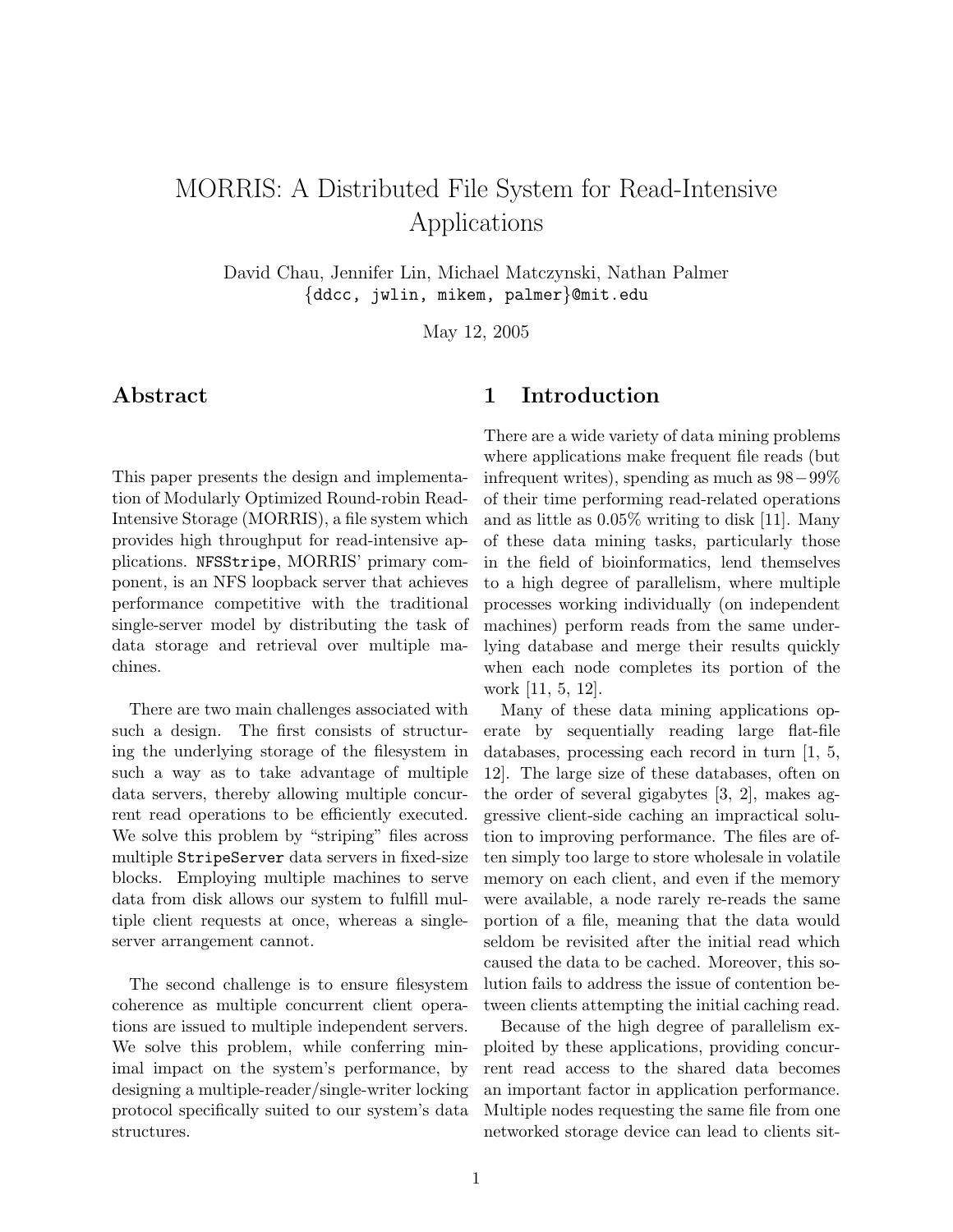

Figure 1: Performance of a single FreeBSD NFS server serving multiple clients: We varied the number of clients concurrently reading a 200 MB file and observed a nearly linear decrease in per-client throughput.

ting idle, wasting valuable computing time, while waiting for their data to arrive. Considering the long-running nature of these applications and the fact that they spend nearly all of their time reading, we suggest that a file server capable of improving read access times for these applications could provide a significant boost in application performance.

This paper presents an NFS file server that provides high throughput for these readintensive applications. Our goal is to alleviate the bottleneck that occurs when a single NFS server is used as the storage medium in such environments. Figure 1 illustrates the performance degradation experienced by multiple clients reading the same file from a single NFS server.

Our system consists of two separate components: NFSStripe, which is an NFS loopback server, and StripeServer, a data block server that NFSStripe communicates with. NFSStripe is intended to be run on each client requiring access to a common filesystem. It reads and writes data in fixed-size blocks by communicating with StripeServer data storage servers which maintain the blocks on stable media.

Observations about the workload characteristics of the applications that we expect our system to service, in particular, scientific data mining, have allowed us to fine-tune the interaction

we allow multiple NFSStripe servers to simultabetween these two components to enable high read throughput while simultaneously ensuring the coherence of the filesystem. That is, because the clients are expected to make frequent concurrent read operations (but infrequent writes), neously read a file, but require that operations which modify the filesystem be given exclusive access to those structures being modified. The protocol that enforces this, combined with a simple "striping" scheme where the blocks constituting a file are laid out over multiple StripeServer machines, enables multiple clients to read the same file (albeit different blocks) simultaneously without suffering from delays caused by lock contention or overloaded data servers.

We would like our system to provide semantics to the client that mimic as closely as possible those of a single local disk, since that is what most users and programmers have come to expect. Put another way, users and applications should notice no difference between interacting with a filesystem residing on a local disk versus one mounted via an NFSStripe server. In this regard, the choice of NFS as an interface to the client is a reasonable one since that was one of the original goals laid out by Sandberg et al. [9]. We note also that, at a more technical level, because its interface complies to the NFS v3 [7] standard, existing programs may access an NFSStripe filesystem without modification.

# 2 Related Work

In an effort to provide better performance scalability than the single-server setup achieves, we take an approach similar to that of Frangipani [10] by layering NFSStripe on top of multiple StripeServer data servers. Similar to that of the Frangipani's sister service, Petal, StripeServer behaves like a "network disk" in that data may be read or written in blocks. In contrast with Frangipani, however, NFSStripe server is a full-featured NFS v3 [7] loopback server [6], meaning that the large number of systems already including an NFS client do not need kernel modification or special device drivers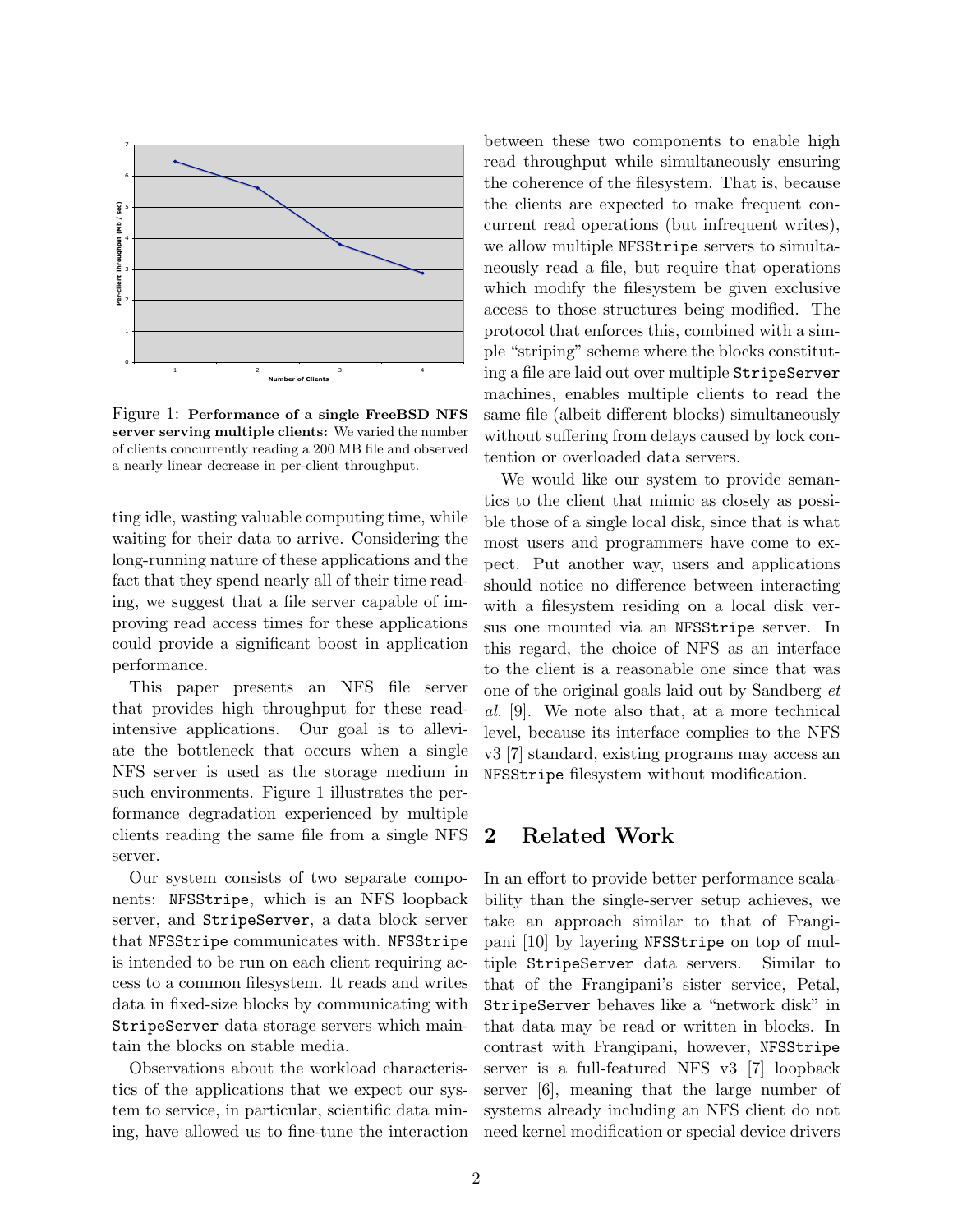to use our system. Additionally, since both NFSStripe and StripeServer run as user processes and do not require special administrative privileges to  $run<sup>1</sup>$ , we believe that our system provides greater administrative flexibility than does Frangipani.

FAB [8] is a distributed disk array that aims to achieve reliability through a voting-based algorithm that distributes data among a federation of bricks. NFSStripe's goals differ from those of FAB in that we focus on high read throughput, whereas FAB focuses on reliability. For applications that do not need as much reliability, e.g., they backup their data, our system has the potential to better utilize disk resources and achieve similar levels of throughput.

Zebra [4] is a network filesystem that stripes its log and batches many small files together to achieve high performance; it is resilient against single-server failures because it uses a parity stripe. Zebra is optimized for sequential small file accesses however, it is not necessarily suitable for running database applications that randomly read large files. Our system is capable of handling sequential and random reads with high throughput.

# 3 Design

Recall that our filesystem consists of two components: NFSStripe and StripeServer. NFSStripe is an NFS loopback server that communicates with multiple machines running instances of StripeServer. We intend NFSStripe to be run on each client requiring access to the shared filesystem. Figure 2 illustrates the interaction between the different parts of the system. StripeServer stores and retrieves 8k blocks of data, and each file's content blocks are laid out and retrieved by NFSStripe in "stripes" across multiple StripeServer machines.

As mentioned earlier, there are two main challenges associated with designing a filesystem



Figure 2: Interaction between NFSStripe StripeServer: Each NFSStripe client communicates with all of the StripeServer data block servers.

where multiple clients need fast concurrent read access. One is to guarantee filesystem coherence, even in the event of network partitions or server failures. The second challenge is to devise a scheme for efficiently distributing data among the multiple StripeServer instances. We address the former in this section along with a discussion on persistence across system crashes, but defer discussion of the second challenge until Section 4.

#### 3.1 Consistency and Crash Recovery

The main goal of our filesystem is performance. Users of our system will tolerate downtime should one of the StripeServer instances become unreachable, and the whole filesystem will be unusable until the that server again becomes available. If an operation was in progress when a server failed, then that operation might be lost. In other words, our filesystem does not try to offer better availability than a single local disk.

Although we do not aim to offer enhanced availability, maintaining data consistency is important to us. A server crash should not render the filesystem forever unusable. Once the server restarts, and without performing any additional recovery operation, the directory structure should be in some usable state.

Our initial goal was to guarantee that the work done in handling every NFS call appear atomic. While achieving atomicity is fairly simple when both servers and clients never fail, it turns out to be very difficult to make operations atomic

<sup>&</sup>lt;sup>1</sup>There is one daemon that requires root permissions to start, but it need only be started once to allow multiple NFSStripe instances to inform the operating system of their presence, and typically needs no administrative attention once it is running.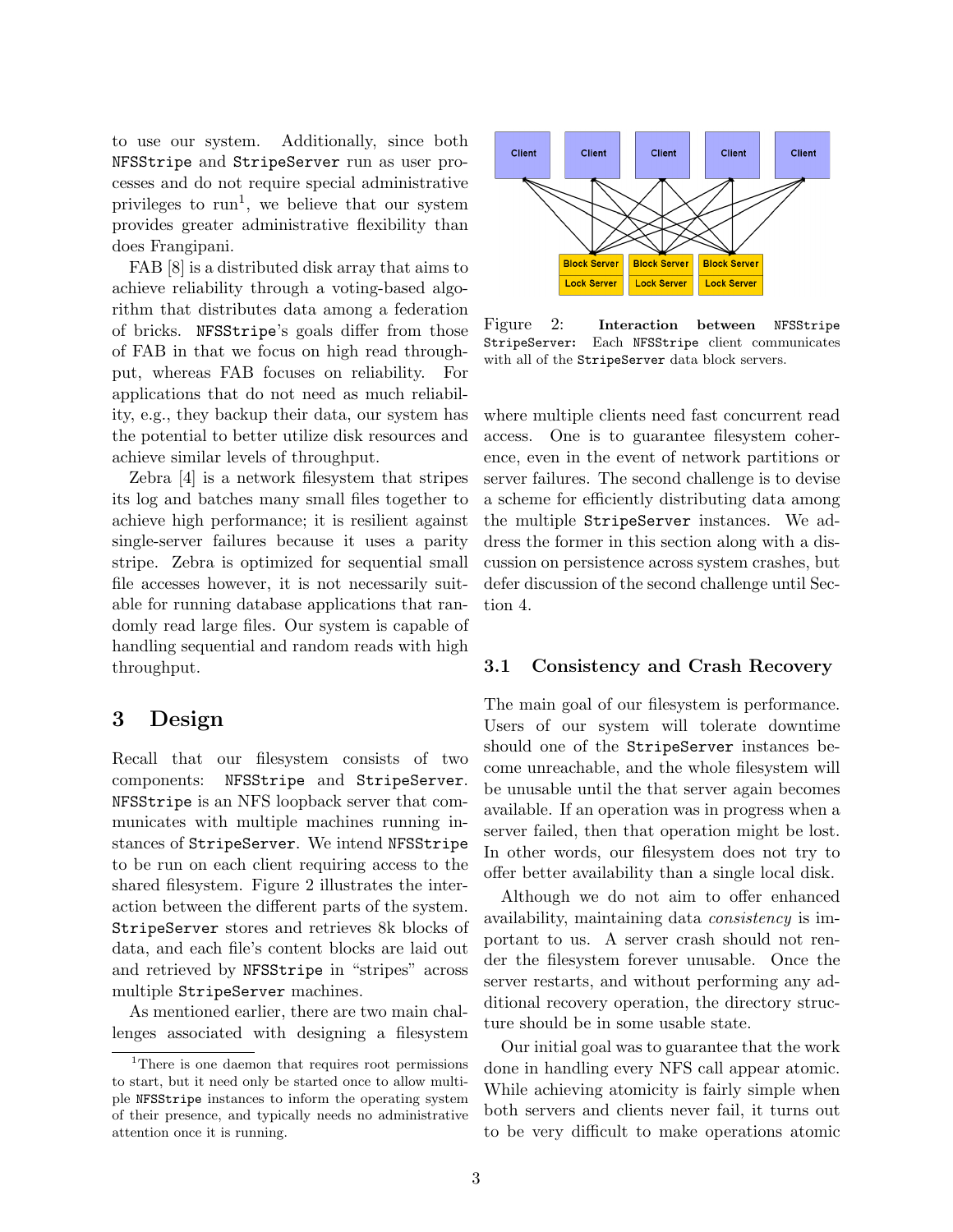$\alpha$ cross servers if servers fail at arbitrary times<sup>2</sup>. Note that we do not address the issue of client failure.

Therefore, rather than trying to build extremely complex protocols to ensure atomicity, we opted for weaker guarantees. We want the directory structure to be *usable* whenever the filesystem is up: that is, if a client can access the directory structure, the directory structure that it sees will make sense. For example, a client should never see a directory entry that points off to nowhere. However, there may be garbage in the system, e.g., a file that still takes up space, even though it cannot be accessed by traversing the directory tree. We achieve this constraint by careful ordering of operations. (This is the same technique that UFS uses).

The general idea is that when adding data to the filesystem, we ensure that the data is stable before we update the metadata (i-node) of the structure being modified. For example, when a directory entry is being added, we update the directory entry only after ensuring that the file to which it will point is in stable storage. We do the reverse when removing data. This ordering ensures that a server crash in the middle of an operation will not result in corrupt metadata, and that the filesystem's structure will remain intact.

Moving a file across directories is ostensibly the most interesting and challenging operation to implement correctly in the presence of possible failures, so we pay it special attention here. The best we can do with operation ordering is to guarantee that a file never gets lost. However, if the server crashes, we might end up with two copies of the file. Since we implemented a move by first adding the file to the new directory, and then deleting it from the old, we will have two copies of the file in the directory structure if the crash happens between these two steps.

### 3.2 Locking and Filesystem Coherence

We use locking to guarantee the coherence of our filesystem by making multi-step operations appear atomic.

Without locking, any operation that modifies the filesystem and that cannot be performed by a single call to a StripeServer threatens to leave the filesystem in an inconsistent state. For example, when creating a file, we need to retrieve the block containing the directory's contents, add the entry for the new file, and then put the block back onto the StripeServer. If a second client also updates the directory's contents between the first client's fetch and replacement of the block, the first client's modifications will overwrite the second client's changes. We therefore use locking to ensure strict consistency so that when a client modifies a directory, that client is granted sole access to the directory's contents and metadata.

We chose the i-node of a file or directory as the object that we lock. A client with an exclusive lock on the i-node of a file can be sure that no other client will modify any part of that file until the lock is released.

To enhance performance, our filesystem differentiates between read and write locks. Multiple clients may have read locks out on the same inode, but only one client may have a write lock. (The clients need to acquire read locks before reading to prevent them from seeing parts of an operation in progress.) The lock server, implemented as part of StripeServer, will not grant a write lock until all other read and write locks on the i-node are released. Once the lock server grants a write lock, it will not grant any other locks on the i-node until the write lock is released.

The lock service, like the block service, is distributed. The server that is responsible for serving a given i-node (discussed in Section 4) is also responsible for managing the locks associated with that i-node. In other words, every StripeServer has integrated into it a lock server. This design eliminates the bottleneck of having just a single lock server, which also helps to improve performance.

<sup>&</sup>lt;sup>2</sup>In fact, we suspect that enforcing atomic updates to multiple servers is equivalent to the two-generals problem. In this case, guaranteeing atomicity is impossible if we want the client to be able to decide whether a call has succeeded or failed in bounded time.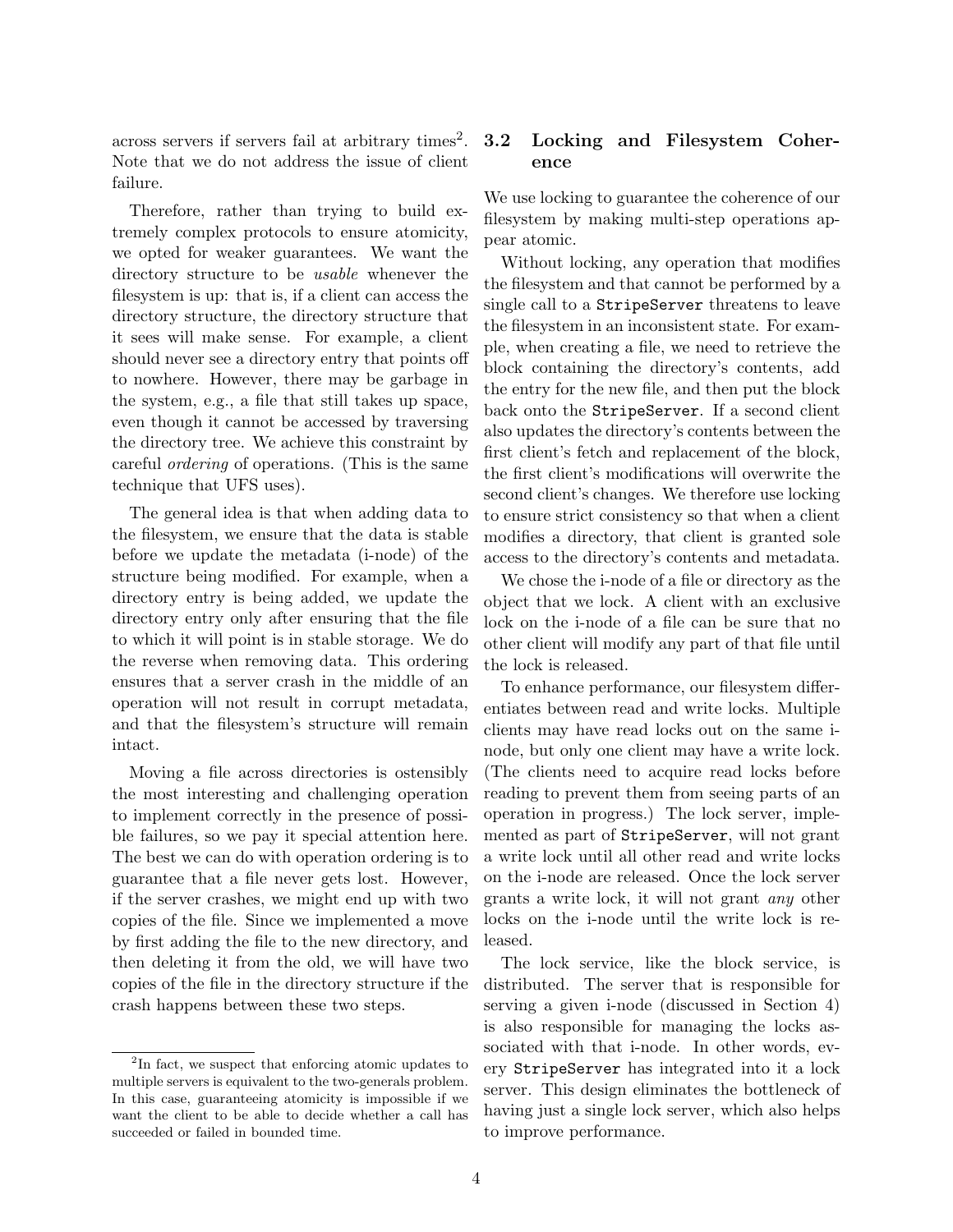For performance reasons, the client does not store its locks in permanent storage. It is therefore possible that a client may fail after acquiring, but before releasing, a lock. In this case, the lock may never be released. We decided not to handle this mode of failure in our filesystem, although one possible solution is to allow users to manually release locks using a separate utility when users discover that the client holding a lock has crashed.

#### 3.2.1 When to Perform Locking

Not every NFS call requires locking. Because we implement UFS semantics by writing the i-node last, a call that only reads metadata, such as GETATTR, does not require locking.

The operations that require locking are the ones that examine an i-node and then decide which data blocks to read or write. For example, a READ call needs to lock, because if it did not, then after it read the i-node to determine the file's size, another client might shorten the file before the READ call has a chance to actually fetch the data blocks. We also need locking for any structural modifications that are made to the directory tree in order to prevent another client from simultaneously modifying the same structure.

As an example, the locking for the RENAME call presents a special challenge: we need to lock both the source and the destination directories, but there is the risk that another client may try to move a file in the opposite direction at the same time, resulting in a deadlock. To solve this problem, we decided to lock the i-nodes of the two directories in lexicographic order.

### 4 Implementation

### 4.1 Distributing Data Among Multiple Servers

Although an NFS file handle logically identifies a file in our filesystem, we need a method to locate content blocks and metadata for each file among the multiple StripeServer instances in the system. To represent this mapping, a 96-bit identifier (ID) is used internally to name each block. This identifier consists of a 64-bit NFS file handle onto which we concatenate a 32-bit integer "offset." By convention, offset 0 is reserved for the block containing the file's metadata. The content blocks for a file are sequentially segmented into 8k units and stored with ID offsets ranging from 1 to  $2^{32} - 1$ . Since each block is 8k, each file can theoretically contain up to 35 terabytes of data.

To determine which StripeServer a particular block resides on, we add the ID's file handle to its offset. We then take this 64-bit sum modulo the number of servers  $k$  to get a server identifier in the range of 0 to  $k-1$ . We assign an arbitrary but fixed ordering of the StripeServer instances with which NFSStripe communicates, labeling each uniquely with one of  $i \in \{0 \leq k-1\}$ . In this way, the server identifier computed above maps to a StripeServer responsible for the block in question. Assuming an unbiased distribution of file sizes, this scheme results in uniform expected load balancing, as each new file created in the filesystem will have its i-node stored on the next server in the sequence. The 8k data blocks are distributed in a round-robin fashion beginning with the next block server after the one holding the i-node. In practice, we have found this scheme to result in a reasonably uniform distribution of 8k blocks among the StripeServer machines.

#### 4.2 Reading a File

When NFSStripe receives a request requiring it to fetch a block of data, it first calculates which block server holds the file's i-node. It then asks the server holding the i-node for a read lock on the file. This read lock on the i-node is valid for any part of the file's contents. The NFSStripe server then calculates which StripeServer instances hold the blocks containing the data for the portion of the file being read. This calculation may result in more than one StripeServer, as a client may read data past an 8k-block boundary. Finally, each individual StripeServer is asked to send the relevant data blocks to NFSStripe. The blocks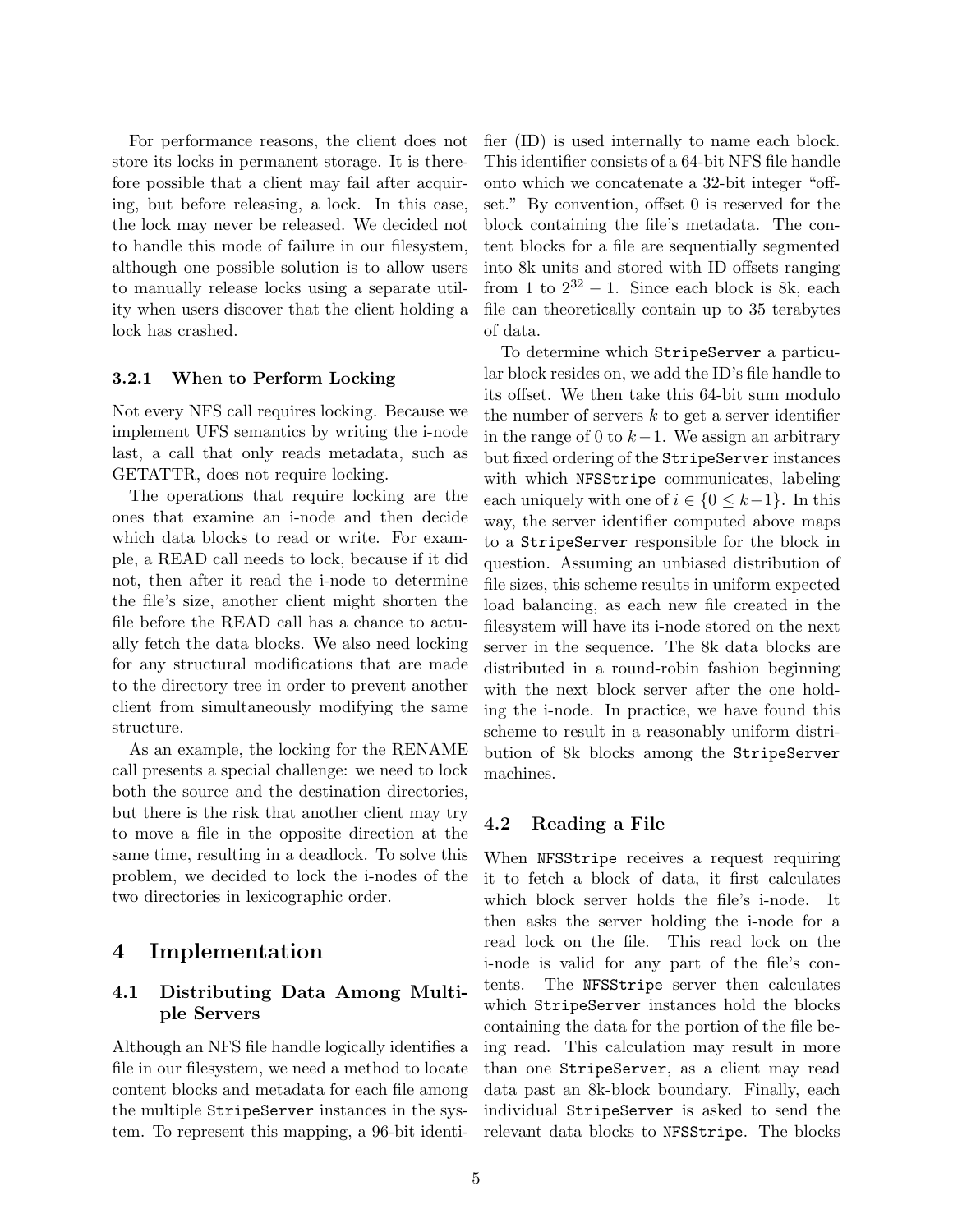are then merged and the data is sent back to the client to satisfy its original request. If StripeServer finds that some client has currently locked the specified file for writing, it delays granting the read lock and performing the subsequent fetch until the write operation finishes and a read lock can be acquired.

By striping the data across multiple block servers, the individual load on any particular block server will remain low, thus allowing the aggregate throughput to scale as more StripeServer instances are added. That is, since a client attempting to read sequentially through a large file will cause NFSStripe to retrieve blocks from each StripeServer in roundrobin fashion, each StripeServer will become immediately available to serve other NFSStripe requests, presumably from other clients.

One weakness of this design centers around the need for each READ request to retrieve a file's inode, which, for any given file is stored on a single StripeServer. Although our multi-reader locking scheme mitigates the performance hit on an i-node's StripeServer, this issue may cause scalability problems and is an area for future research. One approach to alleviating this bottleneck may involve caching metadata on each NFSStripe server. Another solution may involve replicating each metadata block onto every StripeServer, allowing NFSStripe to acquire metadata from the same StripeServer it intends to read content from. Both of these schemes, however, would require significant changes to our locking protocol.

#### 4.3 Writing to a File

When NFSStripe receives a request requiring it to modify a data structure in the filesystem, such as writing to a file, it first determines which StripeServer holds the file's i-node. NFSStripe then sends that server a request for a write lock on the file. The lock server running as part of that StripeServer instance then waits until all read locks on that file have been released. Once that happens, a write lock is issued to the NFSStripe server that requested it. This lock allows exclusive access to all data in the file.

The procedure for writing follows from that used when reading: a block is fetched from the appropriate StripeServer, modified, then written back to the same server (if no block previously existed for the extent of the file being written, one is created, rather than fetched). Afterwards, NFSStripe contacts the i-node's lock server to release the write lock.

#### 4.4 StripeServer Operations

Each of the following calls execute atomically on StripeServer, in the order they are received.

acquire\_read(key): Lock the block named by key for reading. The server will allow other acquire read()s on the same key, but will block acquire\_write()s.

acquire write(key): Lock the block named by key for writing. The server will block other  $acquire.write()s and acquire.read()s on the$ same key.

get(key): Return the block named by key.

put(key, data): Store the block data named by key.

delete(key): Delete the block named by key.

unlock(key): Unlock the block named by key.

#### 4.5 NFS Calls

We implemented all of the relevant NFS RPCs, including RMDIR and RENAME. For ACCESS, we chose not to implement permissions and allowed execution of all operations. To give the reader a sense of how NFSStripe actually implements these operations via the StripeServer interface, we give a detailed explanation of the CREATE routine.

In CREATE, we acquire a write lock on the inode of the directory in which the file will be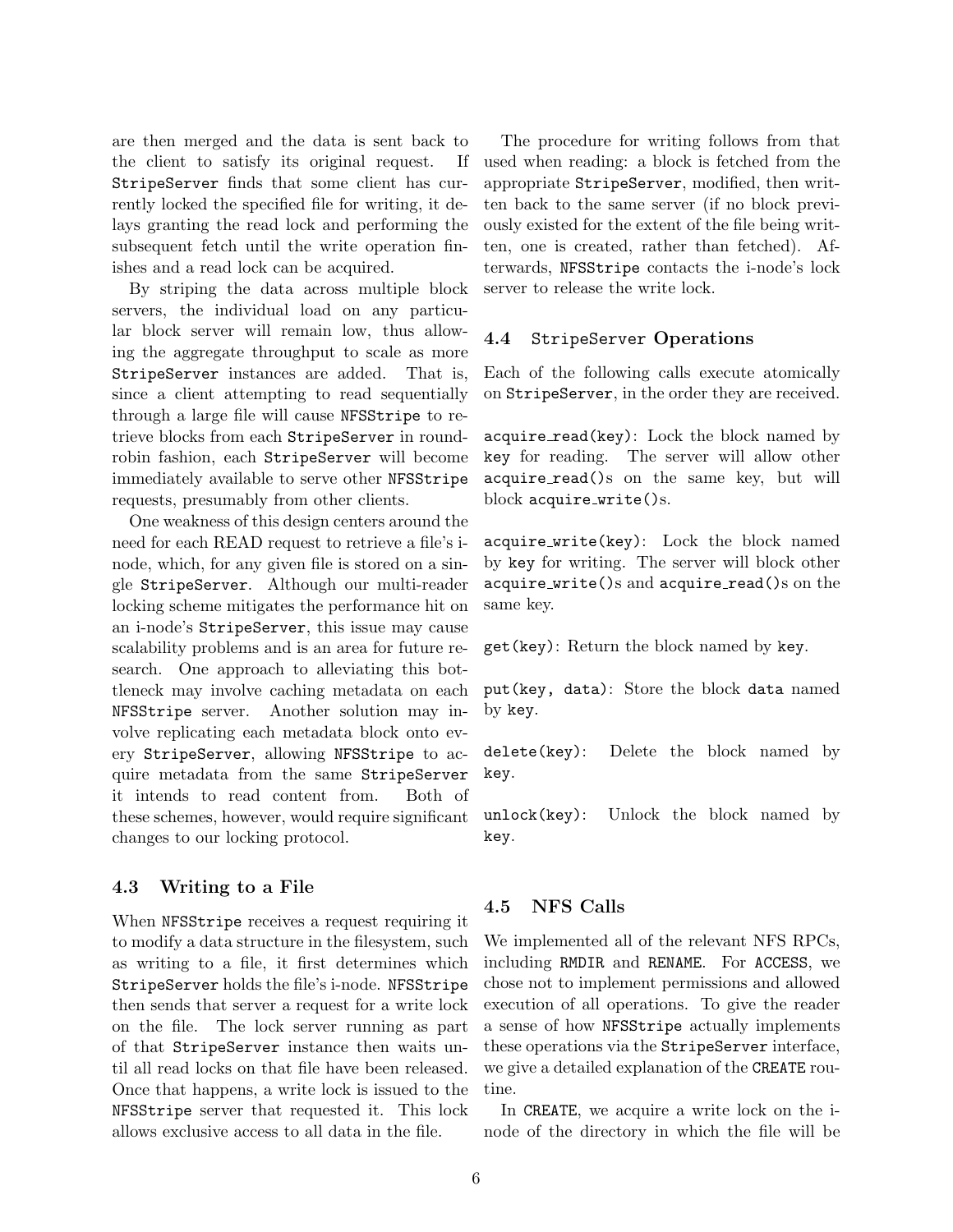```
CREATE RPC
create(dir file handle, file name):
  acquire write(dir file handle)
  get(dir inode)
  get(dir listing)
  if (dir does not already contain filename):
    put(inode for new file)
    put(updated dir list with new file entry)
  put(dir inode) with updated mtime, ctime
  unlock(dir file handle)
```
Figure 3: Pseudocode of CREATE RPC: Create a file, where  $\texttt{inode}(\texttt{fh})$  represents the key for the inode for corresponding to the file handle. for the data corresponding to the file handle. the given file handle and  $data(fh)$  represents the key(s)

2 Performance created, as shown in the pseudocode in Figure 3. We retrieve the block containing the directory's contents, add the entry for the new file if it does not already exist, and then put the i-node for the new file followed by the updated block of directory's content on the server. We then update the i-node of the directory and release the write lock.

Locking is necessary to prevent, for example, LOOKUP from accessing the new i-node for the new file until the CREATE operation is done, thus ensuring atomicity. If the server crashes before CREATE finishes, then we will have the i-node for the new file stored somewhere, but the new file will not be accessible from the directory tree, which is acceptable.

Note that for efficiency, we do not update the atime on files when we access them. Only the mtime and ctime are updated upon modification.

# 5 Performance

We evaluated the performance of our system on the Emulab [13] testbed, using two different configurations of eight 850 Mhz Pentium III machines running FreeBSD 4.9, each containing 512 MB of RAM. All of the tests presented here consisted of reading a single 200 MB file.

### 5.1 The Marginal Penalty for an Additional Reader

In the first experiment, we set up four of the machines running StripeServer instances, while the remaining four acted as clients running NFSStripe instances. Our goal in this experiment was to understand the marginal performance penalty, if any, that our system incurred when an additional client attempts a concurrent read of a file striped across multiple StripeServer instances. To study this, we measured the per-client throughput when one, two, three or four clients (all running their own NFSStripe instances) concurrently read the same 200 MB file striped across the four StripeServer instances.

In order to compare our system to a standard single-server NFS setup, we exported (via FreeBSD 4.9's native NFS server) a directory stored on local disk on one of the machines that served as a StripeServer in the above experiment. We placed the same 200 MB file in that directory, and took the same measurements as above, measuring per-client throughput when one, two, three, and four clients attempted to read the file at the same time.

Figure 4 illustrates the results of these two experiments. With only one NFSStripe client reading, our system provides an average read rate of 2.58 MB/sec, roughly 40% of FreeBSD's 6.50 MB/sec average. We highlight, however, the fact that when all four clients are reading, FreeBSD's per-client throughput drops substantially to 36% of its one-client throughput. In contrast, with four readers, NFSStripe's per-client throughput falls only slightly to 81% of its singlereader throughput.

Preliminary analysis of the activity on the StripeServer machines seems to indicate that the drop in performance that NFSStripe sees when multiple clients read the same file can be attributed to the metadata for a file being stored on only one StripeServer. Each NFS READ operation requires that the file's i-node be fetched and thus, the server holding the i-node for our 200 MB test file received an inordinate amount of traffic in relation to the other block servers. As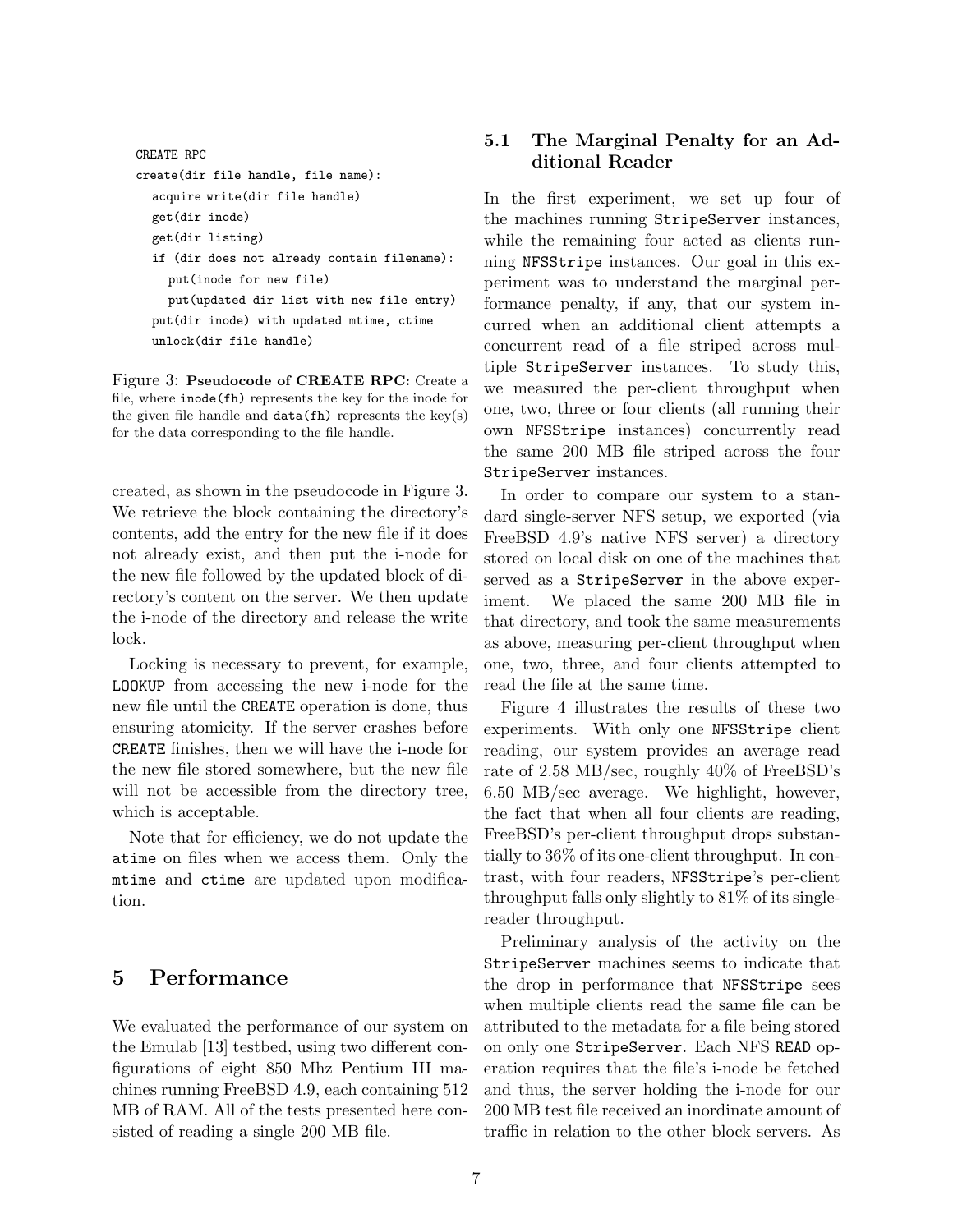

Figure 4: Performance of NFSStripe communicating with four StripeServer instances compared to FreeBSD's NFS server serving multiple clients: We varied the number of clients concurrently reading a 200 MB file and observed only a 19% decrease in per-client throughput for NFSStripe between the 1-client and 4-client scenarios, and an increase in total throughput by a factor of 3.25. FreeBSD's NFS server suffers roughly a 64% decrease in per-client throughput, while aggregate throughput remains basically constant.

mentioned in Section 4.2, there are several possible solutions that we intend to explore, including caching and replication of metadata. Real-world workloads, however, are likely to consist of more than one file, and should not present such a drastic problem.

Another possible cause for NFSStripe's performance degradation on READ operations may be that the interaction between NFSStripe and StripeServer required to fulfill a READ request results in significantly more network messages than the standard NFS setup. NFSStripe must first wait for a read lock to be granted (two messages), then send a request for the file's metadata (another two messages), and finally request a particular data block and wait for its arrival (another two messages). At a total of six messages, NFSStripe and StripeServer are three times as chatty as the interaction between a standard NFS server and client. It is possible that network latency is the bottleneck causing our system's slower performance. While sending thrice as many messages, our system is slightly more than twice as slow (in the single-client scenario) as the FreeBSD NFS server. In future versions,

we would like to explore methods for integrating lock requests with their respective block requests in order to reduce the number of messages passed between NFSStripe and StripeServer.

Since average per-client throughput dropped to only 81% when all four clients were reading, the total throughput of the system increased by a factor of roughly 3.25 to 8.37 MB/sec. Increasing the number of clients reading from our system increased its total throughput, whereas FreeBSD's total throughput remains constant (with the exception of the single client scenario) at just over 11 MB/sec.

### 5.2 Determining an Optimal MOR-RIS Configuration

In a second experiment, we wanted to study how our system performs relative to a standard NFS server when both systems are pushed to their limit with READ requests. Figure 5 sumarizes the results of this experiment. We first set up one machine running StripeServer and six machines acting as clients, each running its own NFSStripe instance. After placing our 200 MB test file in the filesystem managed by NFSStripe,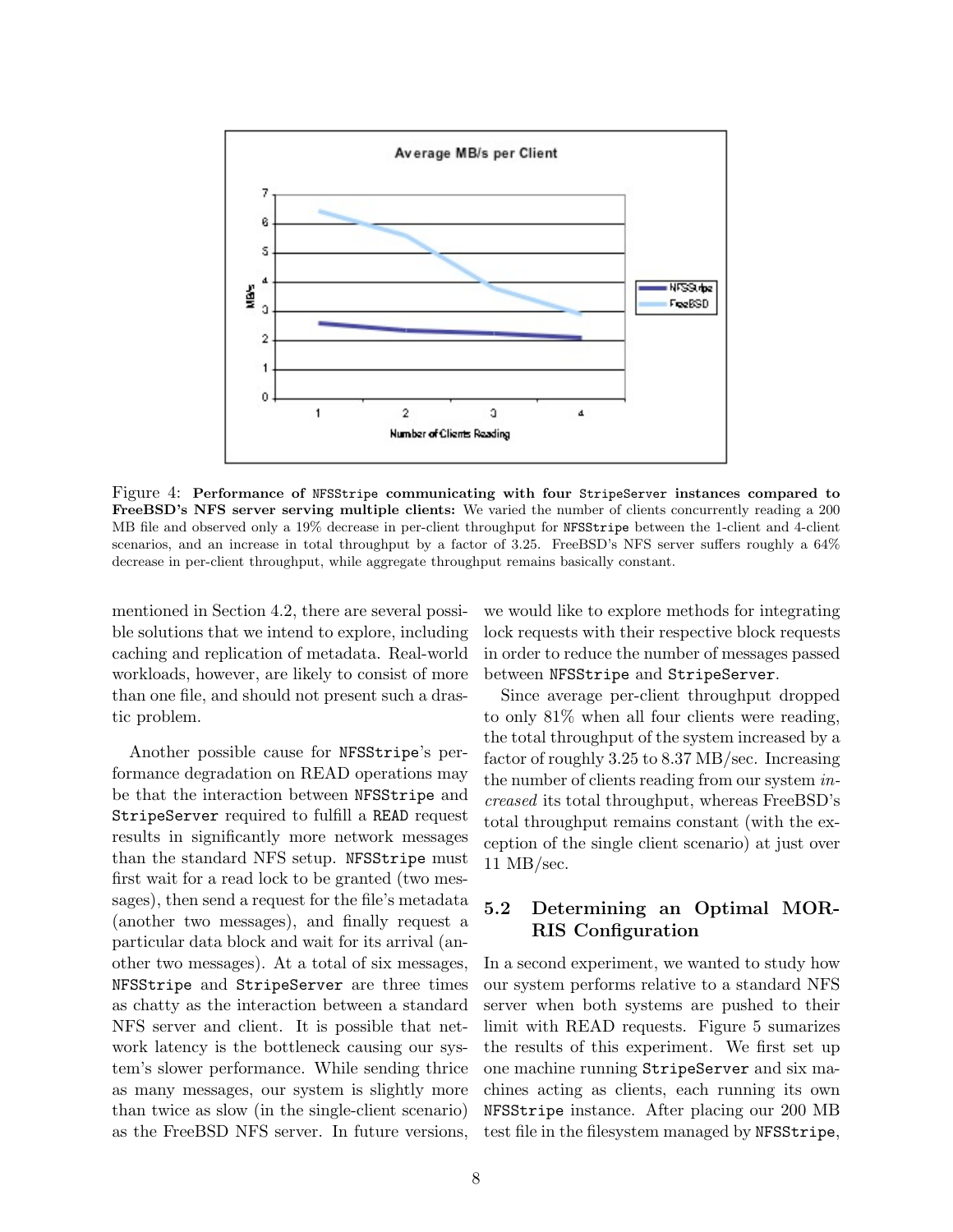we measured average total system throughput (the average sum of the throughput measurements taken for each NFSStripe server). We then repeated this test, but increased the number of StripeServer instances servicing NFSStripe to two. For comparison, we measured the total throughput of six clients reading the same file from FreeBSD's NFS server, and observed, predictably, that it was just above 11 MB/sec.

We drew two conclusions from this experiment. The first, given the sharp upward trend in performance when we introduced the second StripeServer, is that when there are multiple clients performing reads, employing several data servers is an effective strategy to scale total throughput, assuming the number of clients is greater than the number of servers. Though we lacked the resources to present evidence in this paper, we expect that there is nothing to be gained by using more StripeServer instances than readers. Intuitively, we would expect that this will result in some servers sitting idle while the clients are busy requesting blocks from others.

The second, and perhaps more interesting, conclusion comes from the observation that the arrangement of four StripeServer machines serving four NFSStripe machines (explained in section 5.1) provided lower total throughput than did the two StripeServer, six NFSStripe arrangement employed here. This implies that one StripeServer is capable of serving data quickly enough to keep multiple NFSStripe servers satisfied at the same time. Again, we suggest that this performance characteristic is a result of network latency; the StripeServer machines are sitting basically idle while waiting for messages to arrive at and from the NFSStripe servers. Put another way, this experiment suggests that, for a fixed set of resources (machines), obtaining optimal throughput using the MOR-RIS system requires using significantly more client NFSStripe machines than StripeServer machines.

We assume that after progressively increasing the ratio of readers to StripeServer machines, total throughput performance will plateau once demand on the StripeServer machines meets

or exceeds their ability to respond. Again, we lacked the resources to determine this threshold, since we were limited to eight machines when testing.

# 6 Conclusion

MORRIS achieves high throughput and filesystem coherence for read-intensive applications. It efficiently distributes data across multiple StripeServer instances to attain loadbalancing. Our multiple-reader/single-writer locking protocol allows this design to scale better than a single NFS system. With further research, this design has the potential to outperform existing filesystems for read-intensive applications.

### 6.1 Other Applications

In addition to providing a high throughput server for data-mining applications, MORRIS can be set up as a decentralized workgroup data store that allows workstations to combine spare disk space into a unified shared filesystem. For example, if 10 users contribute 5 GB each, the workstations can share a single 50 GB filesystem. Aside from saving the disk space and hassle associated with multiple clients maintaining independent copies of the same file, this arrangement also provides natural load balancing, as all workstations contribute to serving files. Thus, the effect of one slow or busy workstation will be minimized.

# References

- [1] S. F. Altschul, T. L. Madden, A. A. Schaffer, J. Zhang, Z. Zhang, W. Miller, and D. J. Lipman. Gapped BLAST and PSI–BLAST: a new generation of protein database search programs. Nucleic Acids Res., 25:3389–3402, 1997.
- [2] D. A. Benson, I. Karsch-Mizrachi, D. J. Lipman, J. Ostell, and D. L. Wheeler. Genbank: update. Nucleic Acids Research, 23, Database issue:D23– D26, 2004.
- [3] H.M. Berman, J. Westbrook, Z. Feng, G. Gilliland, T.N. Bhat, H. Weissig, I.N.